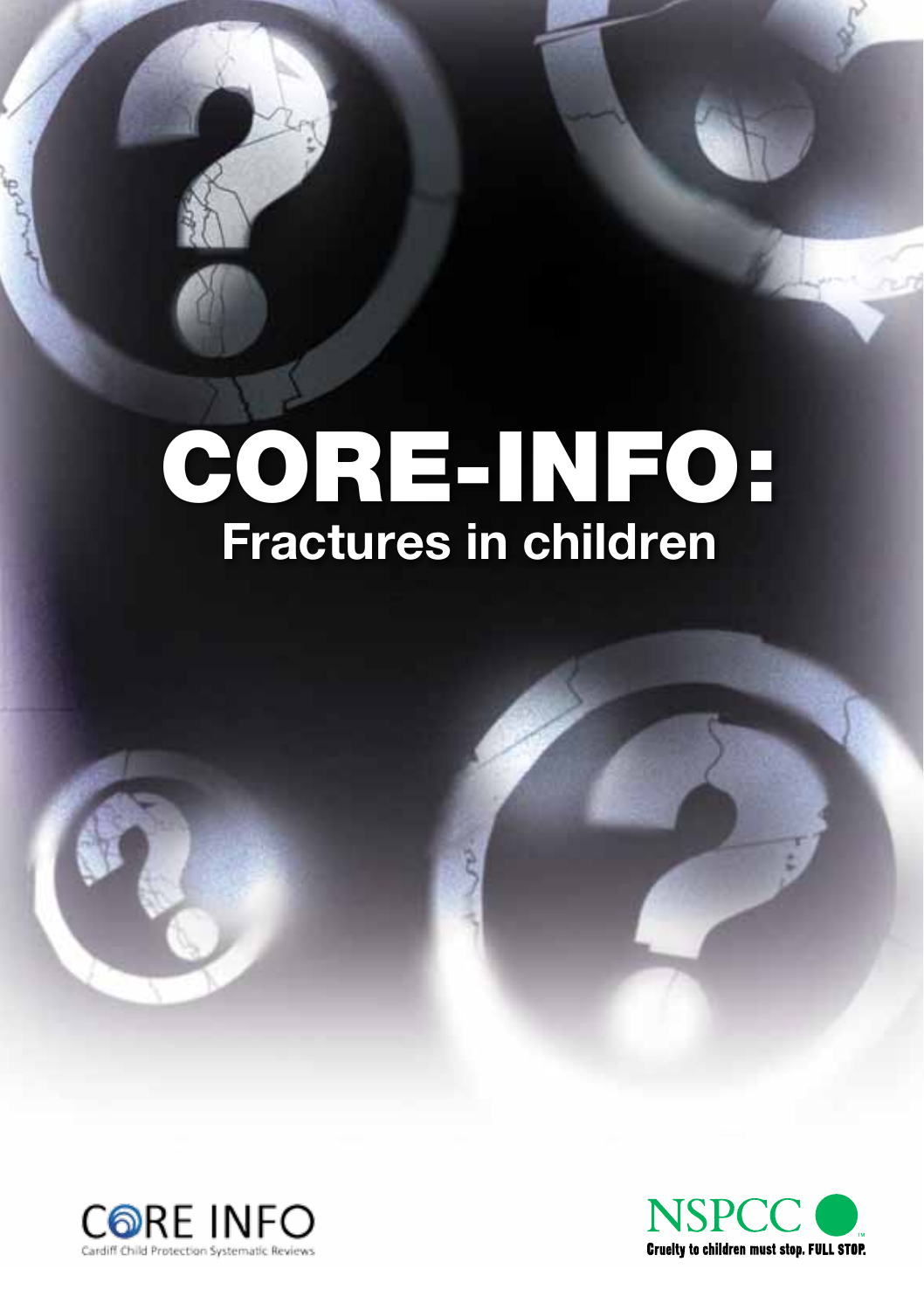This leaflet summarises what is currently known about the relationship between fractures and physical abuse and will be of particular interest to paediatricians, general practitioners, radiologists, accident and emergency doctors, orthopaedic surgeons, social workers, police and legal practitioners. The information is based on a systematic review of all the quality work in the world literature about abusive fractures in children; full details are available at

www.core-info.cardiff.ac.uk

## Fractures are a normal part of growing up

- Accidental fractures are common in children: up to 66 per cent of boys and around 40 per cent of girls will sustain a fracture by their 15th birthday.
- 85 per cent of accidental fractures are seen in children over five years of age. However, they can also be indicative of abuse.
- Abusive fractures indicate a serious assault on a child.

# What do we know about fractures in child abuse?

- Fractures occur in a significant proportion of physically abused children; studies record figures ranging from 11-55 per cent. 80 per cent of these fractures are in children under 18 months.
- Any bone in the body can be broken as a result of child abuse.
- Many abusive fractures are not clinically obvious unless x-rays are taken, especially in infants under two years.
- Fractures, particularly rib fractures, may not be accompanied by bruising.

# How do you know if a child has a fracture?

Fractures in very young children may present with non-specific symptoms and may only be revealed by x-ray or other radiological tests. Fractures may not be obvious even on x-ray immediately after the injury; they are easier to identify once the bones show some signs of healing.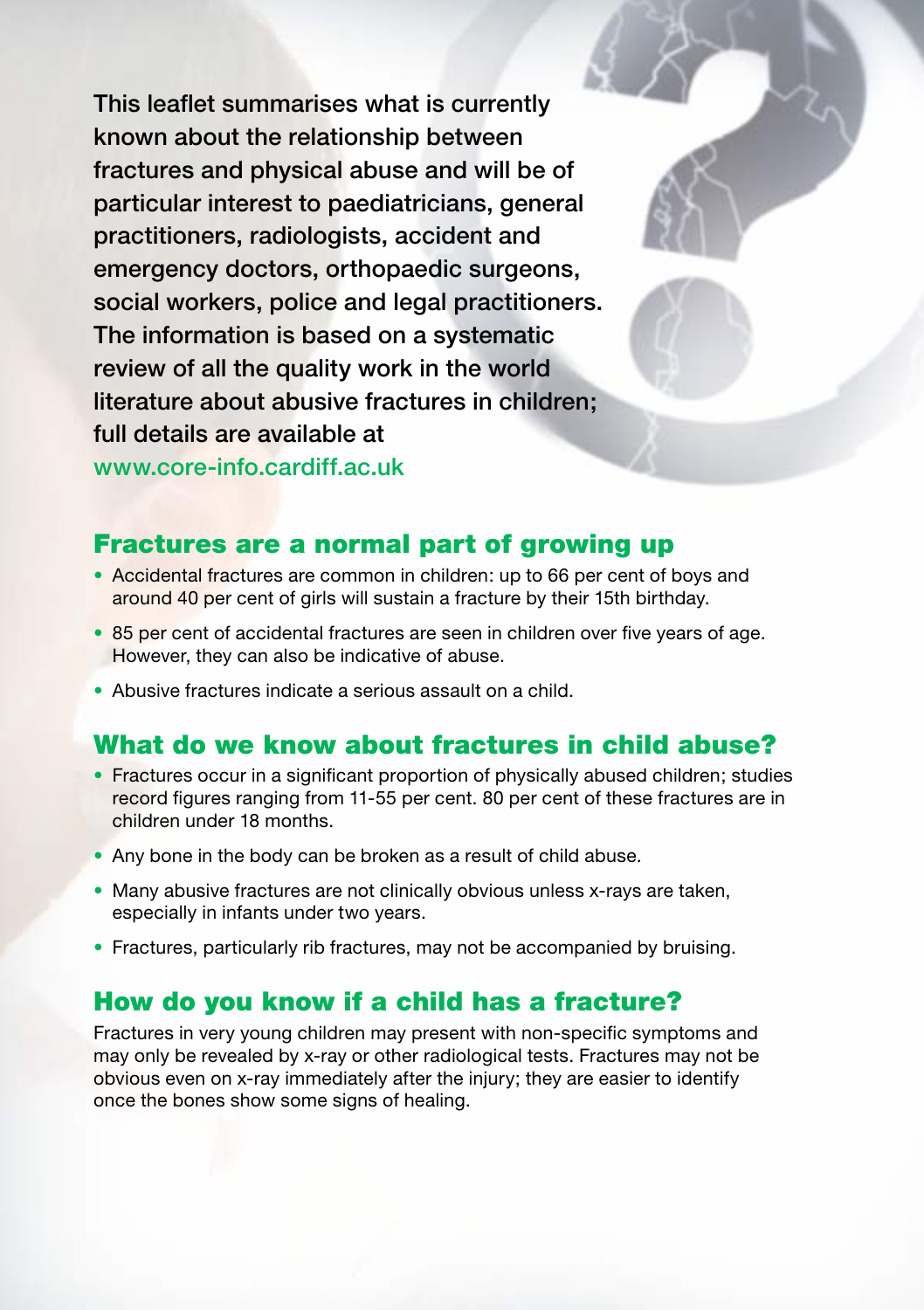# How do you find the fractures?

Abused children frequently have multiple fractures and these may be of different ages. Where physical abuse is suspected, specialised x-rays should always be taken of children under two years and may need to be taken of some older children. Two types of x-ray may be used.

## **Skeletal survey**

This is a series of plain x-rays of all the bones in the body; detailed guidelines are available in *Standards for radiological investigations of suspected non-accidental injury* (RCPCH/RCR, 2008) www.rcpch.ac.uk/Publications. Although acute rib fractures and metaphyseal fractures are particularly difficult to see:

- oblique views of the chest increase the recognition of rib fractures
- repeat skeletal survey images 11 to 14 days later may show healing fractures not originally visible.

## **Radionuclide bone scan**

• A radionuclide bone scan uses a radioisotope to identify a hot spot, a healing reaction, at the site of a fracture. It is a specialised x-ray which is particularly good at detecting recent fractures and may show additional fractures not evident on the skeletal survey. However, a bone scan will miss skull fractures and may miss metaphyseal fractures.

**As either test may miss different fractures, consideration should be given to performing both.**

# Does a skeletal survey or bone scan lead to an excessive radiation dose for the child?

Any x-ray carries a radiation dose, and this must be balanced against the potential gain from performing the x-ray. A skeletal survey varies in the amount of radiation, but is roughly equivalent to the radiation from 7-20 transatlantic flights. A bone scan is higher than this but the risk from radiation is still regarded as low. The risk of harm from the x-ray is far outweighed by the benefit of detecting fractures in an infant less than two years of age and protecting them from further abuse.

# Can you tell how old a fracture is?

Although a recent fracture can be distinguished from an old fracture, radiologists can estimate the age only in weeks, not days. Despite fractures showing predictable x-ray features over time as they heal, dating of fractures in abused children can be difficult if:

- no accurate description of the cause or timing of the injury has been given
- further injury to an already broken bone occurs
- the bone has not been immobilised, which may alter the rate of healing.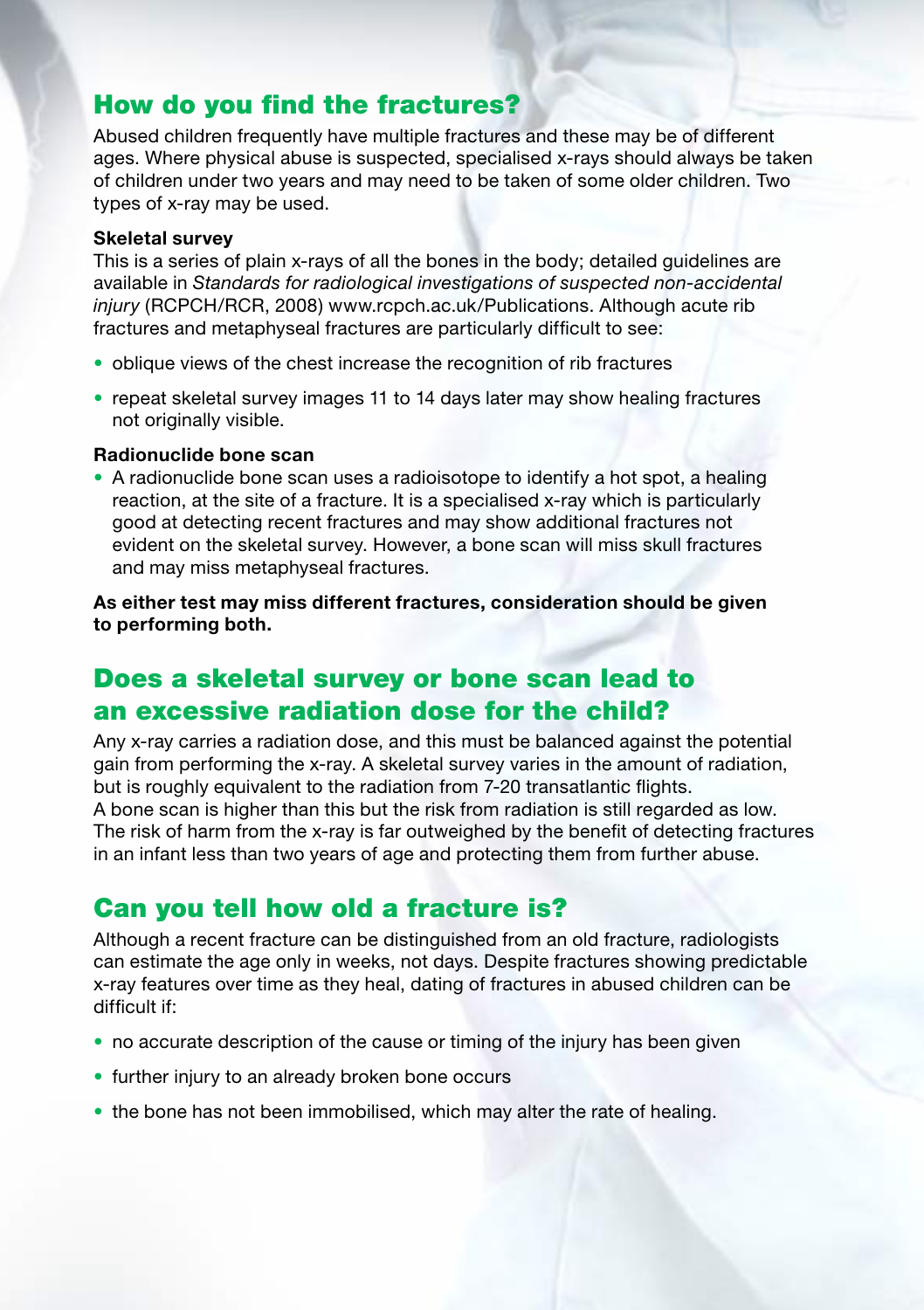## When should you be concerned that a child may have been abused?

*The following apply in the absence of organic bone disease.*

- Rib fractures are highly indicative of abuse in children who have not been in a major accident.
- A femoral fracture in a child who is not walking can be suggestive of abuse. A spiral fracture is the commonest fracture of the femur in abused children younger than 15 months; in all other age groups, a mid-shaft fracture is the commonest accidental or abusive femoral fracture.
- Metaphyseal fractures in very young children are more likely to be due to abuse than to accidental causes.
- A spiral or oblique fracture of the shaft of the humerus is more likely to be due to abuse than accidental causes in young children, but a supracondylar fracture is highly suggestive of accidental injury.
- In infants, it is difficult to distinguish accidental from abusive skull fractures because the commonest type of fracture from both causes is a simple linear fracture.
- Tibia and fibula fractures in children under 18 months are indicative of abuse.
- Multiple fractures are frequently seen in abused children; these may show different stages of healing.

In the literature there are examples of abusive fractures to the vertebrae, pelvis, hands and feet, scapula, clavicle and first rib. Skeletal surveys and bone scans must therefore be carefully scrutinised to exclude the possibility of such fractures.

## Implications for practice

A fracture, like any other injury, should never be interpreted in isolation. It must always be assessed in the context of the child's medical and social history, developmental stage and explanation given. Any child with unexplained signs of pain or illness should be seen promptly by a doctor.

In the following situations there should be a careful evaluation to exclude child abuse:

- children under 18 months with a fracture
- children whose fracture is inconsistent with their developmental stage
- multiple fractures, particularly of different ages,in the absence of an adequate explanation
- rib fractures in children with normal bones and no history of major accidents
- a fractured femur in a child who is not yet walking.

# Should all brothers and sisters of an abused child have a skeletal survey?

There is insufficient evidence in the literature to give clear guidance on this at present. The risk to each child must be assessed, and decisions regarding skeletal surveys taken accordingly.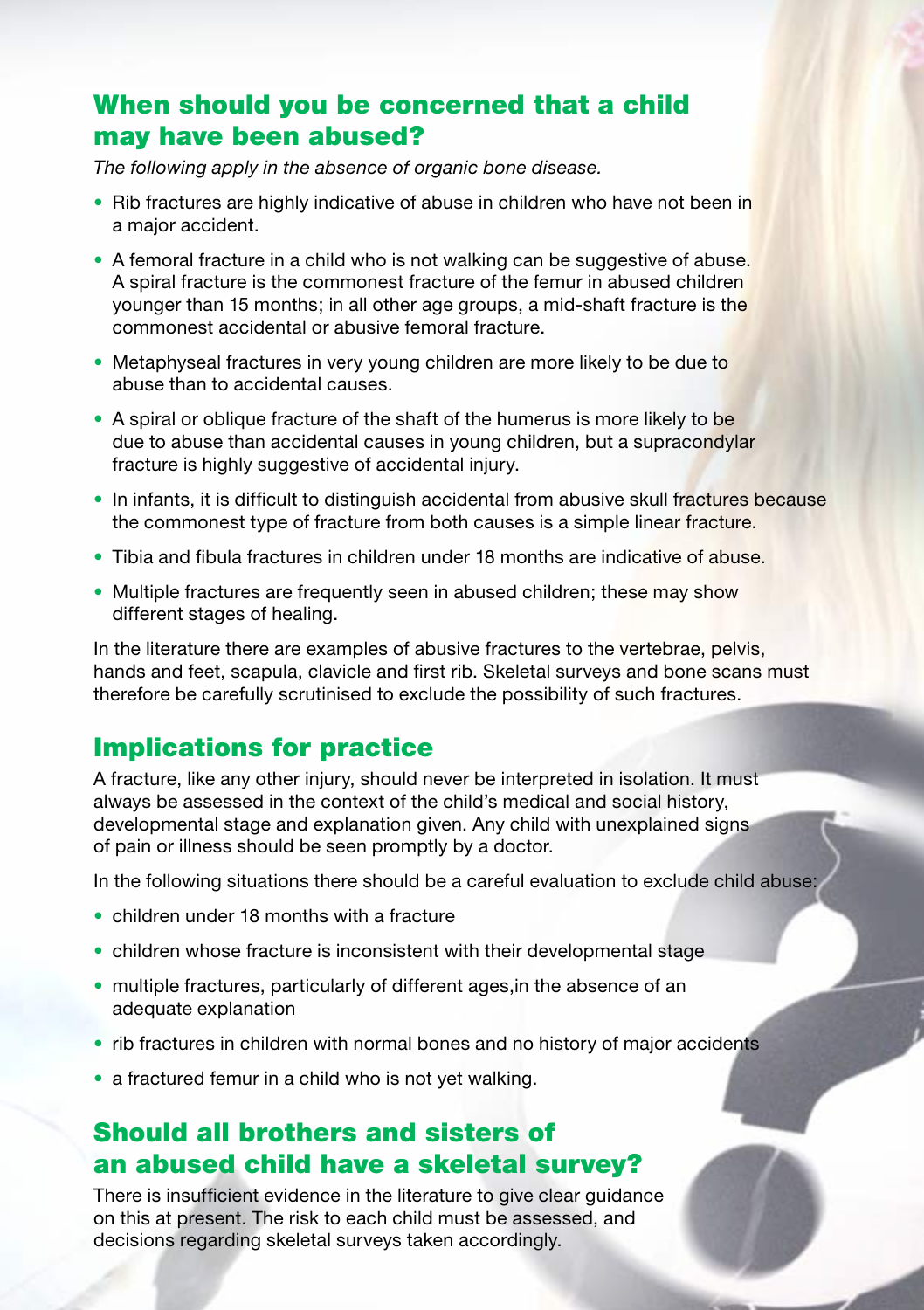## **Glossary**

#### **Metaphyseal fracture**

Also known as a *bucket handle, chip or corner fracture*, this occurs at the growing end of the bone and only in children. Recent fractures are very difficult to see but become more obvious after 11 to 14 days. They are thought to happen when the baby has been pulled or swung violently and the relatively weaker growing point of the bone breaks, although there may be no outer sign of a fracture. They have been noted to occur accidentally following birth injuries, following serial casting of Talipes (club foot) or as a consequence of inappropriate physiotherapy to newborn babies.

## **Radionuclide bone scan**

A radionuclide bone scan uses radioactive dye that the body disposes of rapidly and causes no harm. On a radionuclide bone scan a *hot spot* is an area of bone where more dye is taken up than expected. This may be due to a fracture, which would then be confirmed with a conventional x-ray.

#### **Spiral fracture**

This refers to the direction in which the bone is fractured. It implies that there has been a twisting force to cause the fracture. Spiral fractures can also occur accidentally in the femur once the child is walking.

#### **Supracondylar fracture of humerus**

This refers to a fracture of the upper arm, immediately above the elbow.